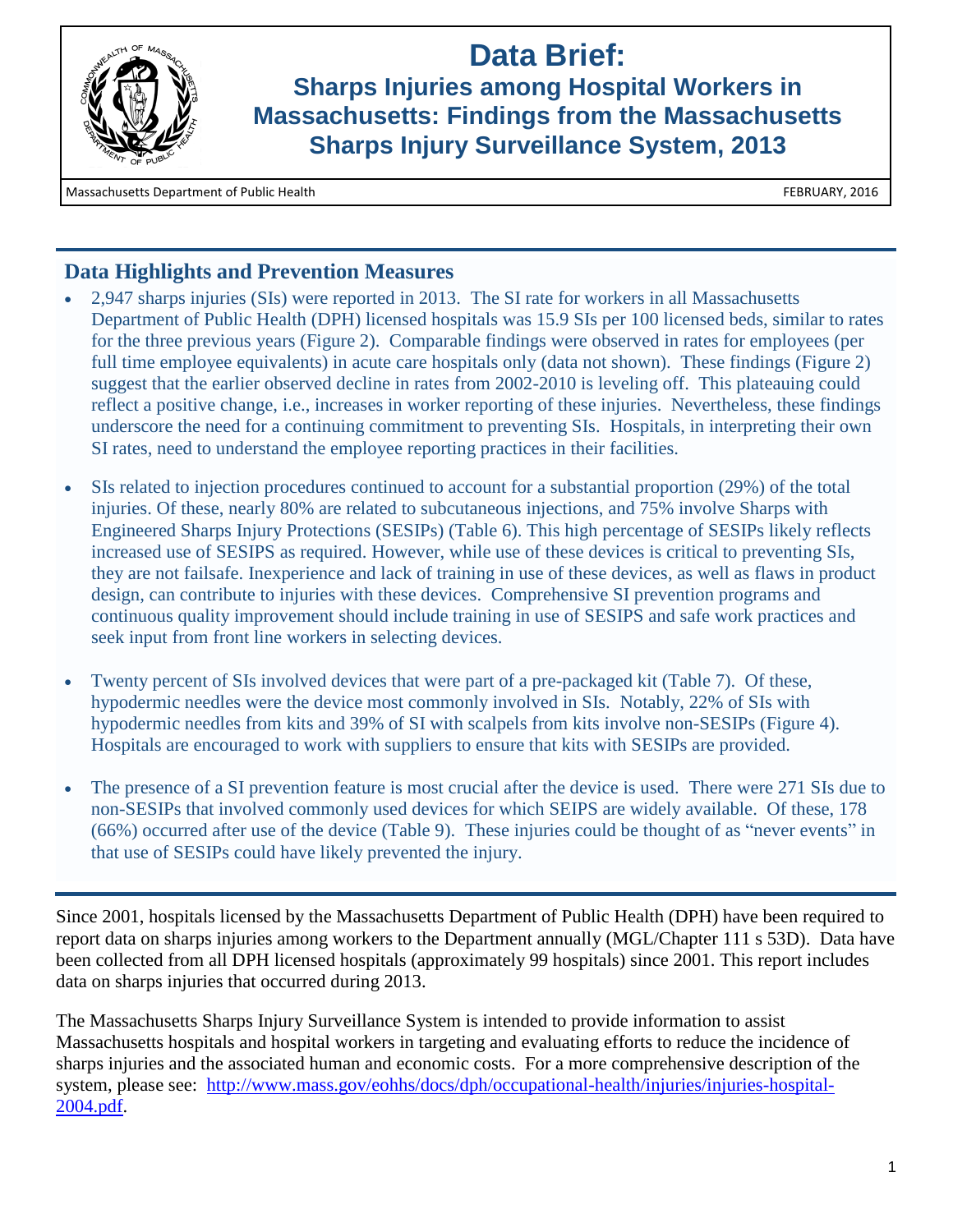# **Key Definitions**

**Sharps injury (also referred to as an exposure incident):** An exposure to blood or other potentially infectious materials as a result of an incident involving a contaminated sharp device that pierces the skin or mucous membranes. An injury with a clean sharp or device (before use) through contaminated gloves or other contaminated mediums is also considered a sharps injury. An injury involving a clean device without any contact with infectious materials is not considered an exposure incident.

**Sharps device:** Any object that can penetrate the skin or any part of the body and result in an exposure incident, including but not limited to needle devices, scalpels, lancets, broken glass, and broken capillary tubes.

**Population under surveillance:** All health care workers in acute and non-acute care hospitals licensed by DPH, as well as any satellite units (e.g., ambulatory care centers) operating under a hospital license.

**Surveillance Period:** Calendar year 2013.

**Sharps injury rates:** Sharps injury rates indicate the probability or risk of a worker sustaining a sharps injury within the surveillance period. Numbers are the counts of sharps injuries. A large hospital may have many workers who sustain sharps injuries but the rate of injury may be low. Conversely, in a smaller hospital, relatively few workers may sustain sharps injuries but the risk may be high. Both rates and numbers of injuries must be considered when targeting and evaluating prevention efforts. The rates presented in this report were calculated by dividing the number of sharps injuries among all workers by the number of licensed beds. Confidence intervals (CI) are presented for each rate. We modelled trends in annual rates using both negative binomial and joinpoint regressions. Negative binomial regression was used to model the overall trends of these rates from 2002 to 2013. Joinpoint regression was used to identify any changes in the trends over the same period.

**Sharps with engineered sharps injury protections (SESIPs):** Needle devices and non-needle sharps used for withdrawing body fluids, accessing a vein or artery, or administering medications or other fluids, with built-in sharps injury prevention features or mechanisms that effectively reduce the risk of an exposure incident.

# **Findings**

|                                | Number of<br><b>Hospitals</b> | Number of<br>sharps injuries | Rate per 100<br>licensed beds | 95% CI        |
|--------------------------------|-------------------------------|------------------------------|-------------------------------|---------------|
| <b>Hospital size</b>           |                               |                              |                               |               |
| Small (< 100 licensed beds)    | 28                            | 217                          | 13.3                          | 11.6-14.9     |
| Medium (101-300 licensed beds) | 55                            | 1,021                        | 10.4                          | $9.8 - 11.0$  |
| Large (>300 licensed beds)     | 14                            | 1,709                        | 24.1                          | $23.1 - 25.1$ |
| <b>Service Type</b>            |                               |                              |                               |               |
| Acute care                     | 77                            | 2,870                        | 18.5                          | 17.9-19.1     |
| Non-acute care*                | 20                            | 77                           | 2.5                           | $2.0 - 3.1$   |
| <b>Teaching Status</b>         |                               |                              |                               |               |
| Teaching                       | 18                            | 1,856                        | 27.2                          | 26.2-28.3     |
| Non-teaching                   | 79                            | 1,091                        | 8.8                           | 8.8-9.9       |
| <b>Total</b>                   | 97                            | 2,947                        | 15.9                          | 15.4-16.4     |

**Table 1. Number and rate of sharps injuries among hospital workers by hospital characteristics, Massachusetts, 2013**

\*Non-acute care hospitals include chronic care and rehabilitation facilities.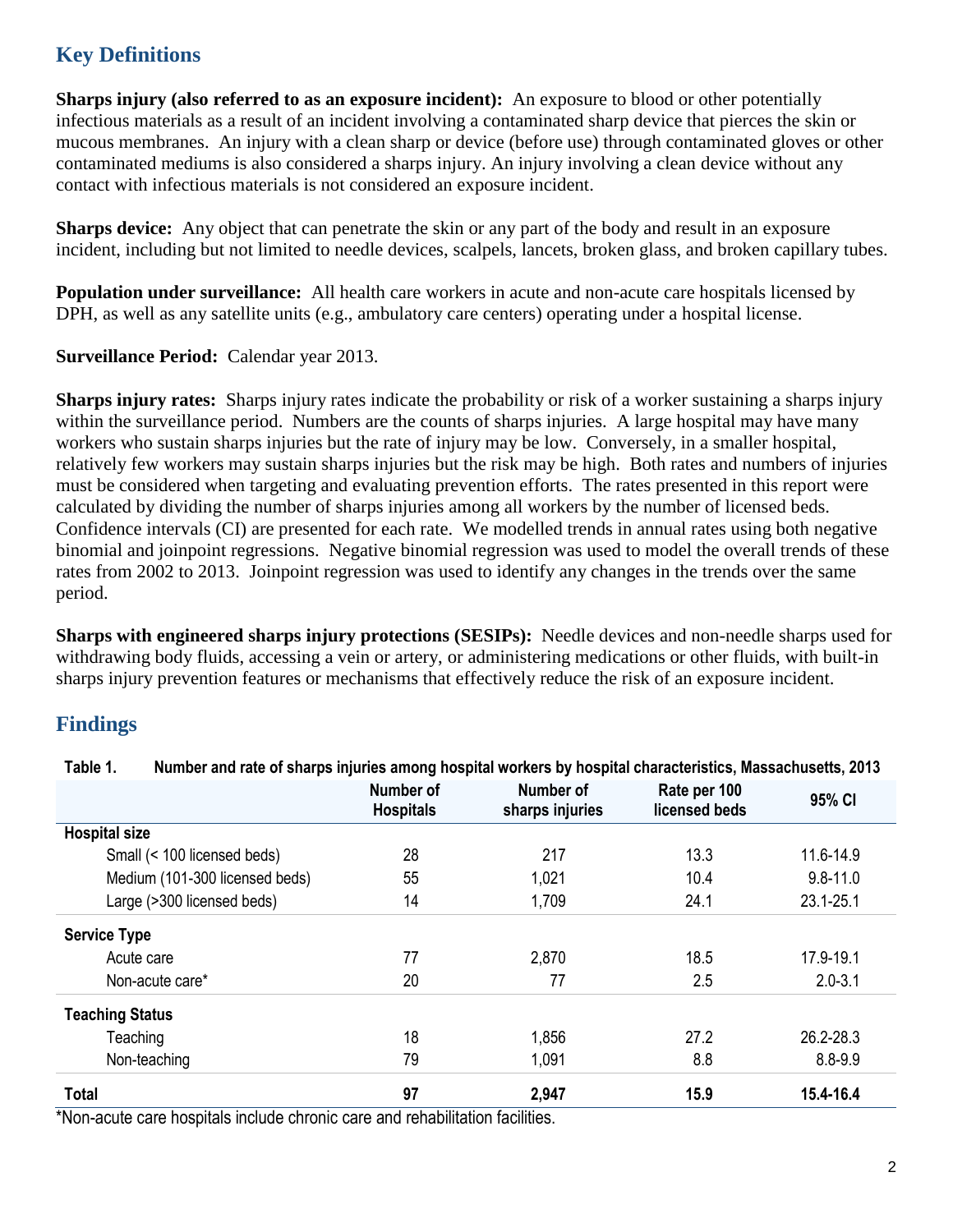

#### **Figure 1. Number and rate of sharps injuries per licensed beds among all workers in acute and non-acute care hospitals, Massachusetts, 2013**







In acute care hospitals among both employees and non-employees from 2002 to 2013, there was a statistically significant ( $p \le$ 0.05) decrease in the rate of sharp injuries from 2002 to 2013. During this period the rates of injuries decreased by 19.9% from 23.1 in 2002 to 18.5 in 2013. While the rates for the past five years appear to be holding steady, this leveling off was not statistically significant ( $p \le$ 0.05). A similar pattern was observed when calculating the rate of sharps injuries among employees of acute care hospitals by full time equivalents (FTEs).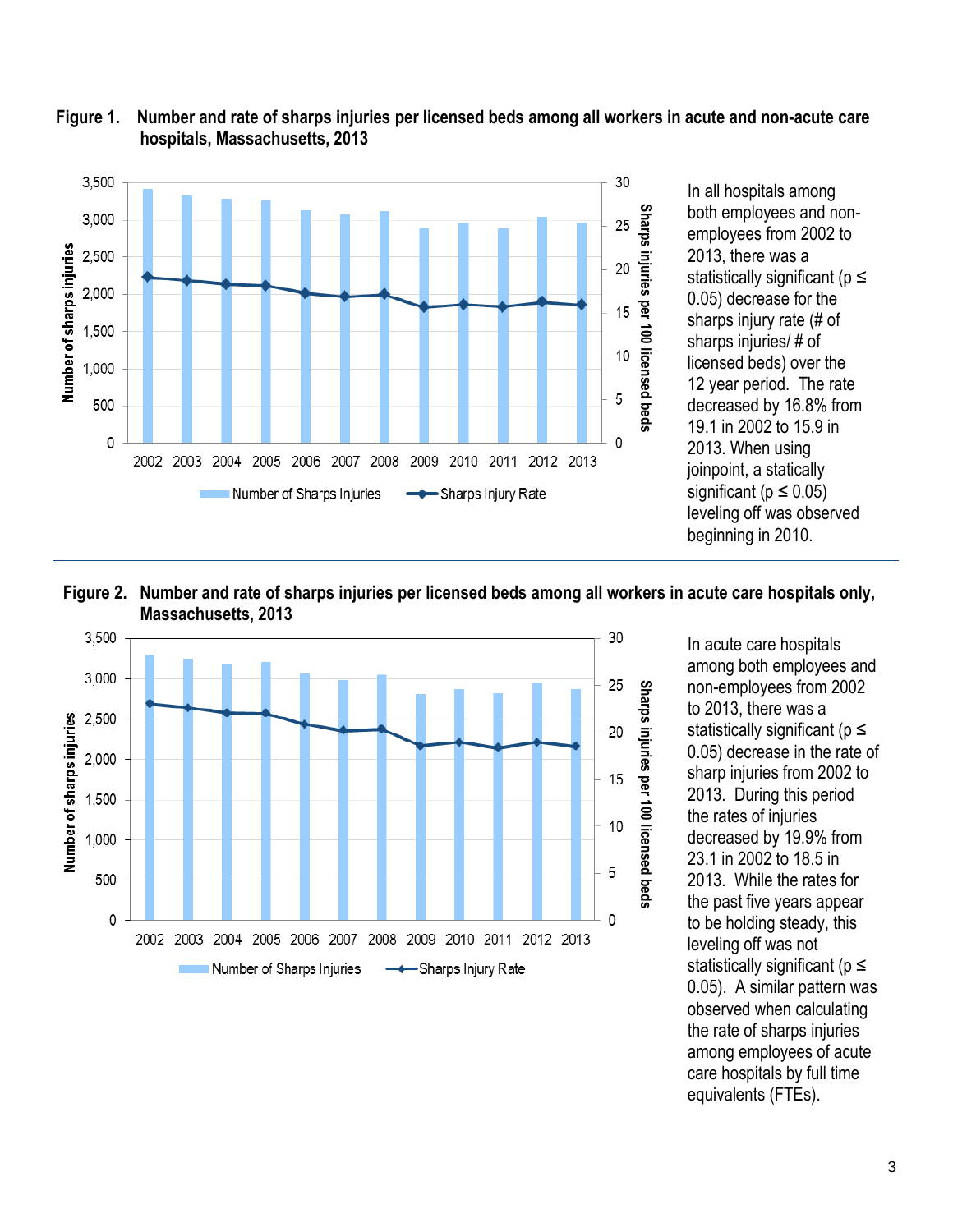| <b>INADUAUTIAUULLU, LUTU</b>          |                      |                |     |              |       | <b>Hospital Size</b> |       |                |
|---------------------------------------|----------------------|----------------|-----|--------------|-------|----------------------|-------|----------------|
|                                       | <b>All Hospitals</b> |                |     | Small        |       | Medium               |       | Large          |
|                                       | 97 hospitals         |                |     | 26 hospitals |       | 56 hospitals         |       | 15 hospitals   |
|                                       | N                    | $\%$           | N   | $\%$         | N     | $\%$                 | N     | $\frac{0}{0}$  |
| Work status of injured worker         | 2,947                | 100            | 217 | 100          | 1,017 | 100                  | 1,713 | 100            |
| Employee                              | 2,508                | 85             | 178 | 82           | 850   | 84                   | 1,480 | 86             |
| Non-Employee Practitioner             | 322                  | 11             | 25  | 12           | 110   | 11                   | 187   | 11             |
| <b>Student</b>                        | 84                   | 3              | 8   | 4            | 35    | 3                    | 41    | $\overline{2}$ |
| Temporary / Contract Worker           | 32                   | 1              | 6   | 3            | 21    | 2                    | 5     | <1             |
| Other / Unknown / Not answered        | 1                    | $<$ 1          | 0   | 0            | 1     | <1                   | 0     | 0              |
| <b>Occupation</b>                     | 2,947                | 100            | 217 | 100          | 1,017 | 100                  | 1,713 | 100            |
| Physician                             | 1,150                | 39             | 85  | 39           | 265   | 26                   | 800   | 47             |
| <b>Nurse</b>                          | 1,063                | 36             | 84  | 39           | 416   | 41                   | 563   | 33             |
| Technician                            | 462                  | 16             | 31  | 14           | 220   | 22                   | 211   | 12             |
| <b>Support Services</b>               | 127                  | 4              | 9   | 4            | 47    | 5                    | 71    | 4              |
| <b>Dental Staff</b>                   | 14                   | $<$ 1          | 0   | 0            | 6     | 1                    | 8     | $<$ 1          |
| <b>Other Medical Staff</b>            | 69                   | 2              | 7   | 3            | 38    | 4                    | 24    | 1              |
| Other / Unknown / Not answered        | 62                   | $\overline{2}$ | 1   | <1           | 25    | $\overline{2}$       | 36    | $\overline{2}$ |
| Department where injury occurred      | 2,947                | 100            | 217 | 100          | 1,017 | 100                  | 1,713 | 100            |
| Operating and Procedure Rooms         | 1,301                | 44             | 89  | 41           | 416   | 41                   | 796   | 46             |
| <b>Inpatient Units</b>                | 605                  | 21             | 43  | 20           | 261   | 26                   | 301   | 18             |
| <b>Emergency Department</b>           | 275                  | 9              | 33  | 15           | 116   | 11                   | 126   | $\overline{7}$ |
| <b>Intensive Care Units</b>           | 248                  | 8              | 11  | 5            | 66    | 6                    | 171   | 10             |
| Outpatient areas                      | 182                  | 6              | 11  | 5            | 53    | 5                    | 118   | $\overline{7}$ |
| Laboratories                          | 128                  | 4              | 9   | 4            | 27    | 3                    | 92    | 5              |
| Other / Unknown / Not answered        | 208                  | 7              | 21  | 9            | 78    | 7                    | 109   | 6              |
| Device involved in the injury         | 2,947                | 100            | 217 | 100          | 1,017 | 100                  | 1,713 | 100            |
| Hypodermic needle/syringe             | 974                  | 33             | 69  | 32           | 367   | 36                   | 538   | 31             |
| Suture needle                         | 647                  | 22             | 40  | 18           | 180   | 18                   | 427   | 25             |
| Other hollow bore needle              | 301                  | 10             | 27  | 12           | 106   | 10                   | 168   | 10             |
| Scalpel blade                         | 232                  | 8              | 14  | 6            | 59    | 6                    | 159   | 9              |
| Winged steel needle                   | 214                  |                | 20  | 9            | 97    | 10                   | 97    | 6              |
| Vacuum tube collection holder/needle  | 86                   | 3              | 6   | 3            | 51    | 5                    | 29    | $\overline{2}$ |
| Glass                                 | 24                   |                | 0   | 0            | 3     | <1                   | 21    |                |
| Other / Unknown / Not answered        | 469                  | 16             | 41  | 18           | 154   | 15                   | 274   | 16             |
| Procedure for which the device was    | 2,947                | 100            | 217 | 100          | 1,017 | 100                  | 1,713 | 100            |
| Injection                             | 849                  | 29             | 62  | 29           | 325   | 32                   | 462   | 27             |
| Suturing                              | 653                  | 22             | 45  | 21           | 183   | 18                   | 425   | 25             |
| Making the incision                   | 362                  | 12             | 20  | 9            | 96    | 9                    | 246   | 14             |
| Blood procedures                      | 341                  | 12             | 29  | 13           | 155   | 15                   | 157   | 9              |
| Line procedures                       | 320                  | 11             | 26  | 12           | 118   | 12                   | 176   | 10             |
| To obtain body fluid or tissue sample | 72                   | 2              | 6   | 3            | 24    | $\overline{2}$       | 42    | $\overline{c}$ |
| Dental procedures                     | 22                   | 1              | 0   | 0            | 5     | <1                   | 17    | 1              |
| Other / Unknown / Not answered        | 328                  | 11             | 29  | 13           | 111   | 10                   | 188   | 11             |
|                                       |                      |                |     |              |       |                      |       |                |

#### **Table 2. Sharps injuries among hospital workers by worker and incident characteristics by hospital size, Massachusetts, 2013**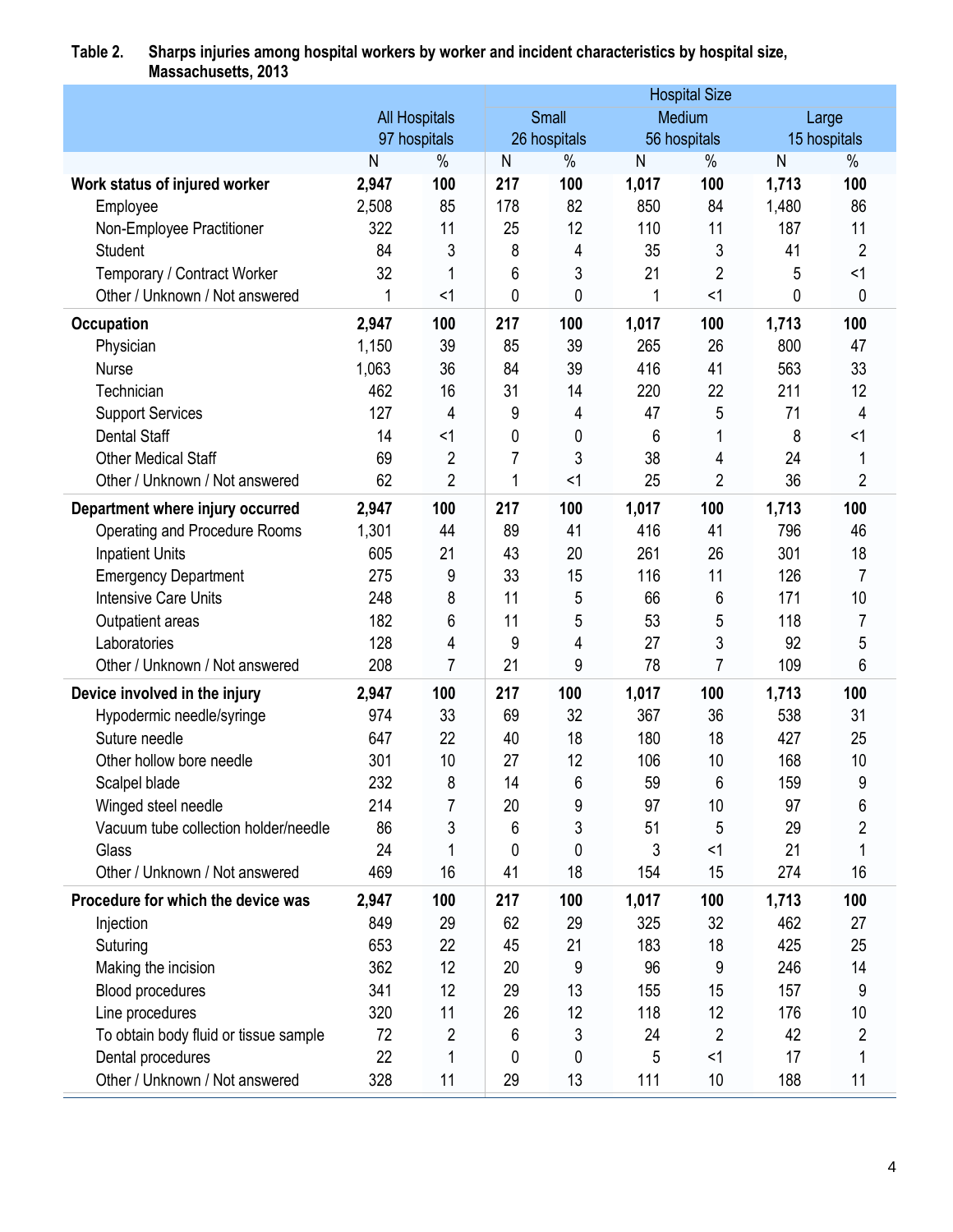**Table 3. Sharps injuries among hospital workers by occupation by hollow bore device, Massachusetts, 2013**

|                                |       |               |     |                   |     | <b>Hollow Bore</b>  |    |               |             |                     |
|--------------------------------|-------|---------------|-----|-------------------|-----|---------------------|----|---------------|-------------|---------------------|
| <b>Occupation</b>              |       | <b>Total</b>  |     | <b>Hypodermic</b> |     | <b>Winged-Steel</b> |    | <b>Vacuum</b> |             | <b>Other Hollow</b> |
|                                |       |               |     | <b>Needle</b>     |     | <b>Needle</b>       |    | <b>Tube</b>   | <b>Bore</b> |                     |
|                                | Ν     | $\frac{0}{0}$ | Ν   | $\frac{0}{0}$     | Ν   | $\%$                | Ν  | $\%$          | Ν           | $\%$                |
| <b>Nurse</b>                   | 830   | 100           | 566 | 68                | 88  | 11                  | 34 | 4             | 142         | 17                  |
| Physician                      | 373   | 100           | 251 | 67                | 8   | 2                   | 3  |               | 111         | 30                  |
| <b>Technician</b>              | 238   | 100           | 89  | 37                | 83  | 35                  | 36 | 15            | 30          | 13                  |
| <b>Support Services</b>        | 49    | 100           | 28  | 57                | 8   | 16                  | 2  | 4             | 11          | 23                  |
| <b>All Others/Not Answered</b> | 85    | 100           | 40  | 47                | 27  | 32                  | 11 | 13            |             | 8                   |
| <b>Total</b>                   | 1,575 | 100           | 974 | 62                | 214 | 14                  | 86 | 5             | 301         | 19                  |

| Table 4.                       | Sharps injuries among hospital workers by occupation by solid bore device, Massachusetts, 2013 |      |                      |               |                |               |                |      |
|--------------------------------|------------------------------------------------------------------------------------------------|------|----------------------|---------------|----------------|---------------|----------------|------|
| <b>Occupation</b>              | <b>Total</b>                                                                                   |      | <b>Suture Needle</b> |               | <b>Scalpel</b> |               | Other/         |      |
|                                |                                                                                                |      |                      |               |                |               | <b>Unknown</b> |      |
|                                | Ν                                                                                              | $\%$ | N                    | $\frac{0}{0}$ | Ν              | $\frac{0}{0}$ | N              | $\%$ |
| Physician                      | 777                                                                                            | 100  | 466                  | 60            | 138            | 18            | 173            | 22   |
| <b>Nurse</b>                   | 233                                                                                            | 100  | 91                   | 39            | 29             | 12            | 113            | 49   |
| <b>Technician</b>              | 224                                                                                            | 100  | 74                   | 33            | 58             | 26            | 92             | 41   |
| <b>Support Services</b>        | 78                                                                                             | 100  | 5                    | 6             | 4              | 5             | 69             | 89   |
| <b>All Others/Not Answered</b> | 60                                                                                             | 100  | 11                   | 18            | 3              | 5             | 46             | 77   |
| <b>Total</b>                   | 1.372                                                                                          | 100  | 647                  | 47            | 232            | 17            | 493            | 36   |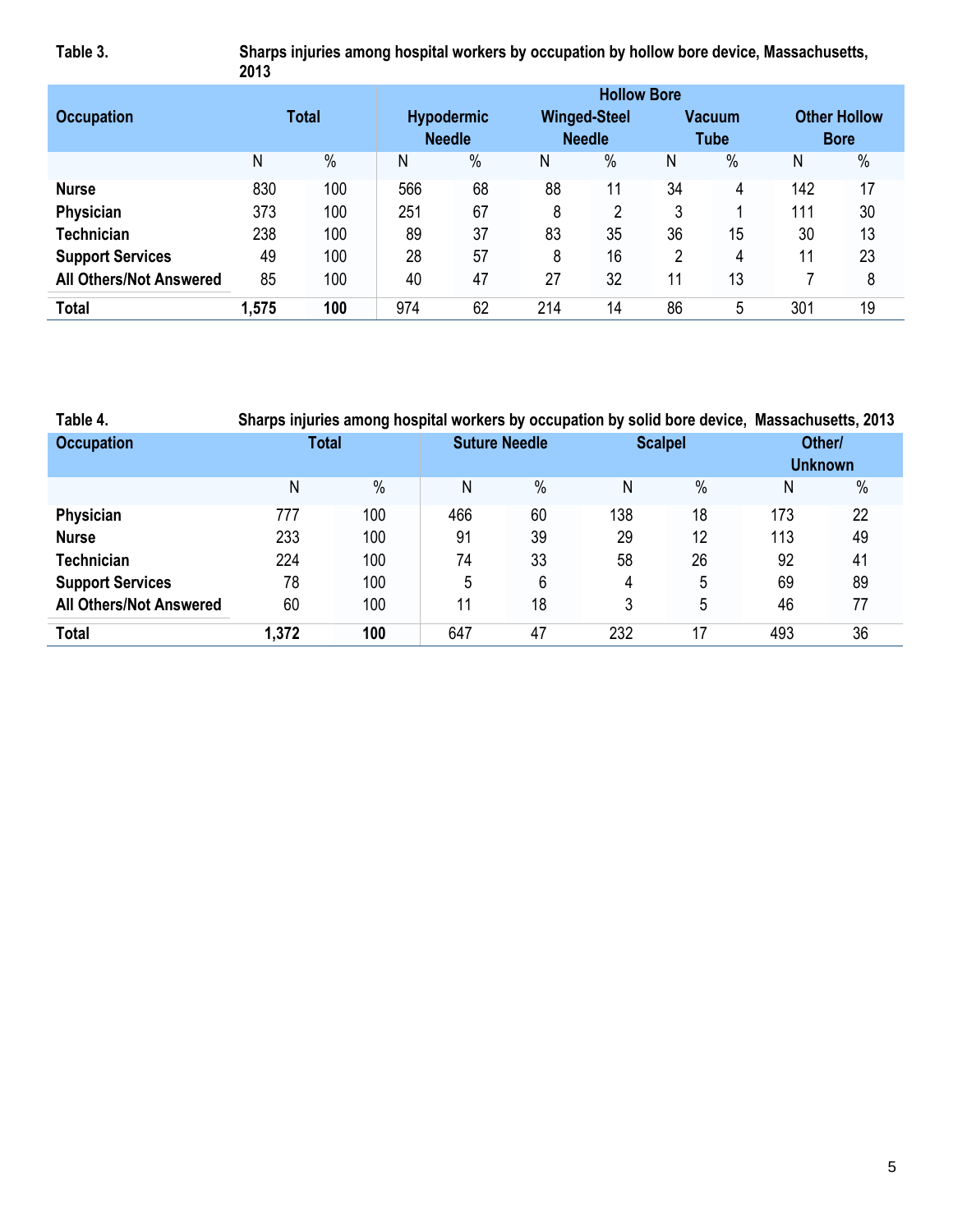#### **Table 5. Sharps injuries among hospitals workers by SESIP by hospital size: all devices and excluding suture needles, Massachusetts, 2013**

|                                  |       |                      | <b>Hospital Size</b> |              |       |              |       |              |  |
|----------------------------------|-------|----------------------|----------------------|--------------|-------|--------------|-------|--------------|--|
|                                  |       | <b>All Hospitals</b> |                      | Small        |       | Medium       |       | Large        |  |
|                                  |       | 97 hospitals         |                      | 26 hospitals |       | 56 hospitals |       | 15 hospitals |  |
| <b>Sharps Injury Protections</b> | Ν     | $\%$                 | N                    | $\%$         | N     | $\%$         | N     | %            |  |
| <b>All devices</b>               | 2,947 | 100                  | 217                  | 100          | 1,017 | 100          | 1,713 | 100          |  |
| <b>SESIP</b>                     | 1,341 | 46                   | 102                  | 47           | 544   | 53           | 695   | 41           |  |
| Non-SESIP                        | 1,458 | 49                   | 110                  | 45           | 416   | 41           | 932   | 54           |  |
| Unknown/Not answered             | 148   | 5                    | 5                    | 2            | 57    | 6            | 86    | 5            |  |
| Devices excluding suture needles | 2,300 | 100                  | 177                  | 100          | 837   | 100          | 1,286 | 100          |  |
| <b>SESIP</b>                     | 1,301 | 57                   | 102                  | 58           | 539   | 64           | 660   | 51           |  |
| Non-SESIP                        | 859   | 37                   | 71                   | 40           | 244   | 29           | 544   | 42           |  |
| Unknown/Not answered             | 140   | 6                    | 4                    | 3            | 54    | 6            | 82    | 6            |  |

<sup>a</sup>Hospital size: small= <100 licensed beds; medium=101-300 licensed beds; large=>300 licensed beds



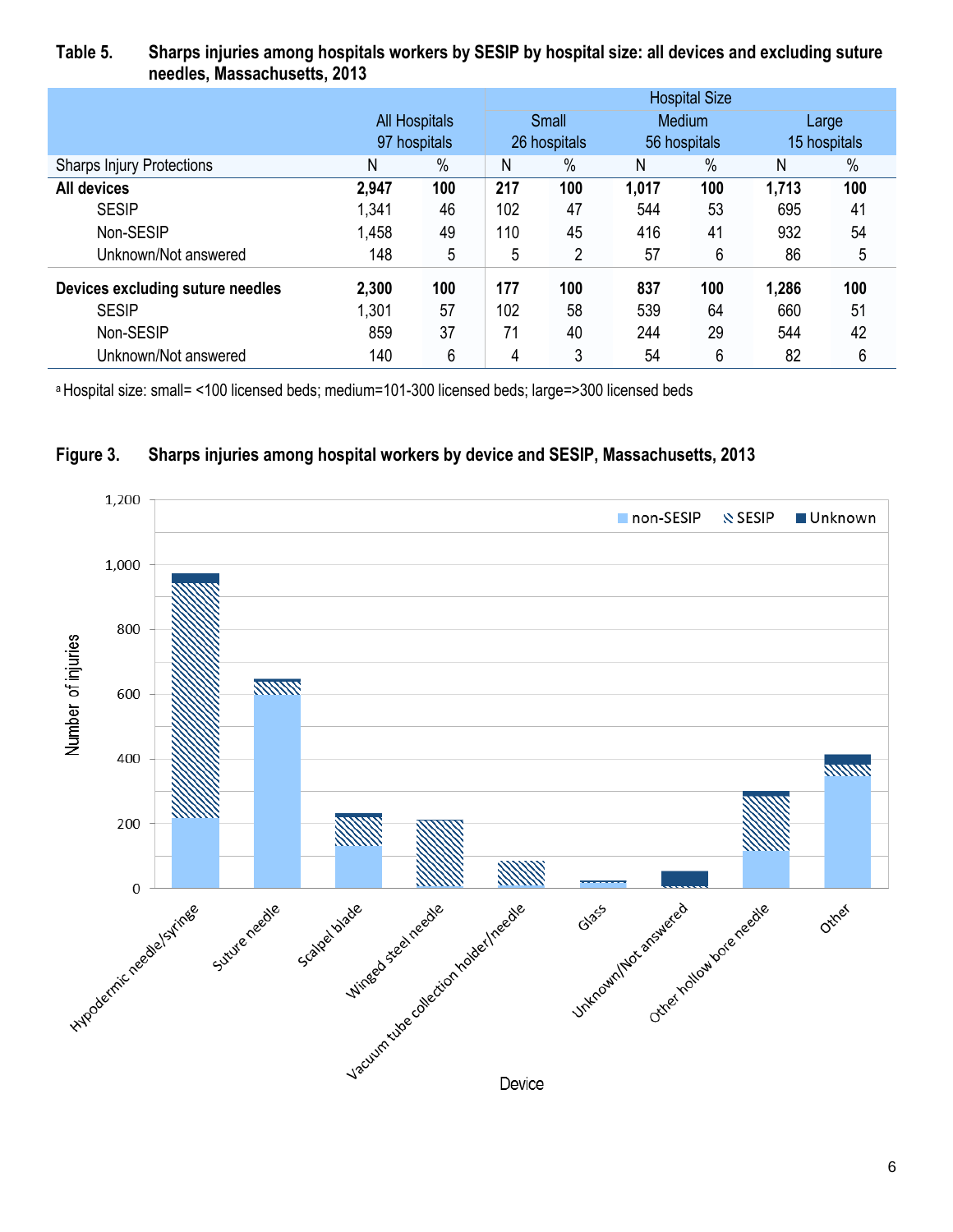|                                        |       | . .            |       |                |       |                |                |                |
|----------------------------------------|-------|----------------|-------|----------------|-------|----------------|----------------|----------------|
| Procedure                              |       | Total          |       | <b>SESIP</b>   |       | Non-SESIP      |                | <b>Unknown</b> |
|                                        | N     | $\%$           | N     | $\%$           | Ν     | $\%$           | N              | $\%$           |
| <b>Injection procedures</b>            | 849   | 29             | 635   | 47             | 192   | 13             | 22             | 15             |
| Subcutaneous injection                 | 668   | 23             | 508   | 38             | 145   | 10             | 15             | 10             |
| Intramuscular injection                | 117   | 4              | 101   | 8              | 14    |                | $\overline{2}$ |                |
| Other injections                       | 64    | 2              | 26    | $\overline{2}$ | 33    | 2              | 5              | 5              |
| <b>Blood procedures</b>                | 341   | 12             | 305   | 23             | 28    | $\mathbf{2}$   | 8              |                |
| Percutaneous venous puncture           | 231   | 8              | 228   | 17             | 2     | <1             |                |                |
| Finger stick/Heel stick                | 39    |                | 19    |                | 14    |                | 6              |                |
| Percutaneous arterial puncture         | 26    | <1             | 24    | $\overline{2}$ | 2     | <1             | 0              |                |
| Other blood procedures                 | 45    | $\overline{2}$ | 34    | 3              | 10    |                |                |                |
| Line procedures                        | 320   | 11             | 216   | 16             | 97    | 7              |                |                |
| To insert peripheral IV/set up heparin | 119   | 4              | 113   | 8              | 4     | <1             | 2              |                |
| To insert central line                 | 44    | $\overline{2}$ | 14    |                | 28    | $\overline{2}$ | $\overline{2}$ |                |
| Other line procedures                  | 157   | 5              | 89    | 7              | 65    | 4              | 3              | 2              |
| Other procedures                       | 1,437 | 49             | 185   | 14             | 1,141 | 78             | 111            | 75             |
| Total                                  | 2,947 | 100            | 1,341 | 100            | 1,458 | 100            | 148            | 100            |

#### **Table 6. Sharps injuries among hospital workers by procedure and SESIP, Massachusetts, 2013**

#### **Table 7. Sharps injuries among hospitals workers involving devices included in prepackaged kits by hospital size, Massachusetts, 2013**

|                                    |       |                      |     |              | <b>Hospital Size</b> |              |       |              |
|------------------------------------|-------|----------------------|-----|--------------|----------------------|--------------|-------|--------------|
|                                    |       | <b>All Hospitals</b> |     | Small        |                      | Medium       | Large |              |
|                                    |       | 97 hospitals         |     | 26 hospitals |                      | 56 hospitals |       | 15 hospitals |
|                                    | N     | $\%$                 | N   | $\%$         | Ν                    | $\%$         | Ν     | $\%$         |
| Device included in prepackaged kit |       |                      |     |              |                      |              |       |              |
| Yes                                | 591   | 20                   | 45  | 21           | 270                  | 27           | 276   | 16           |
| No                                 | 2,245 | 76                   | 167 | 77           | 693                  | 68           | 1,385 | 81           |
| Unknown/Not answered               | 111   | 4                    | 5   | 2            | 54                   | 5            | 52    | 3            |
| Total                              | 2,947 | 100                  | 217 | 100          | 1,017                | 100          | 1,713 | 100          |

<sup>a</sup>Hospital size: small <100 licensed beds; medium 101-300 licensed beds; large >300 licensed beds

### **Figure 4. Sharps injuries among hospital workers involving devices from prepackaged kits by SESIP, Massachusetts, 2013**

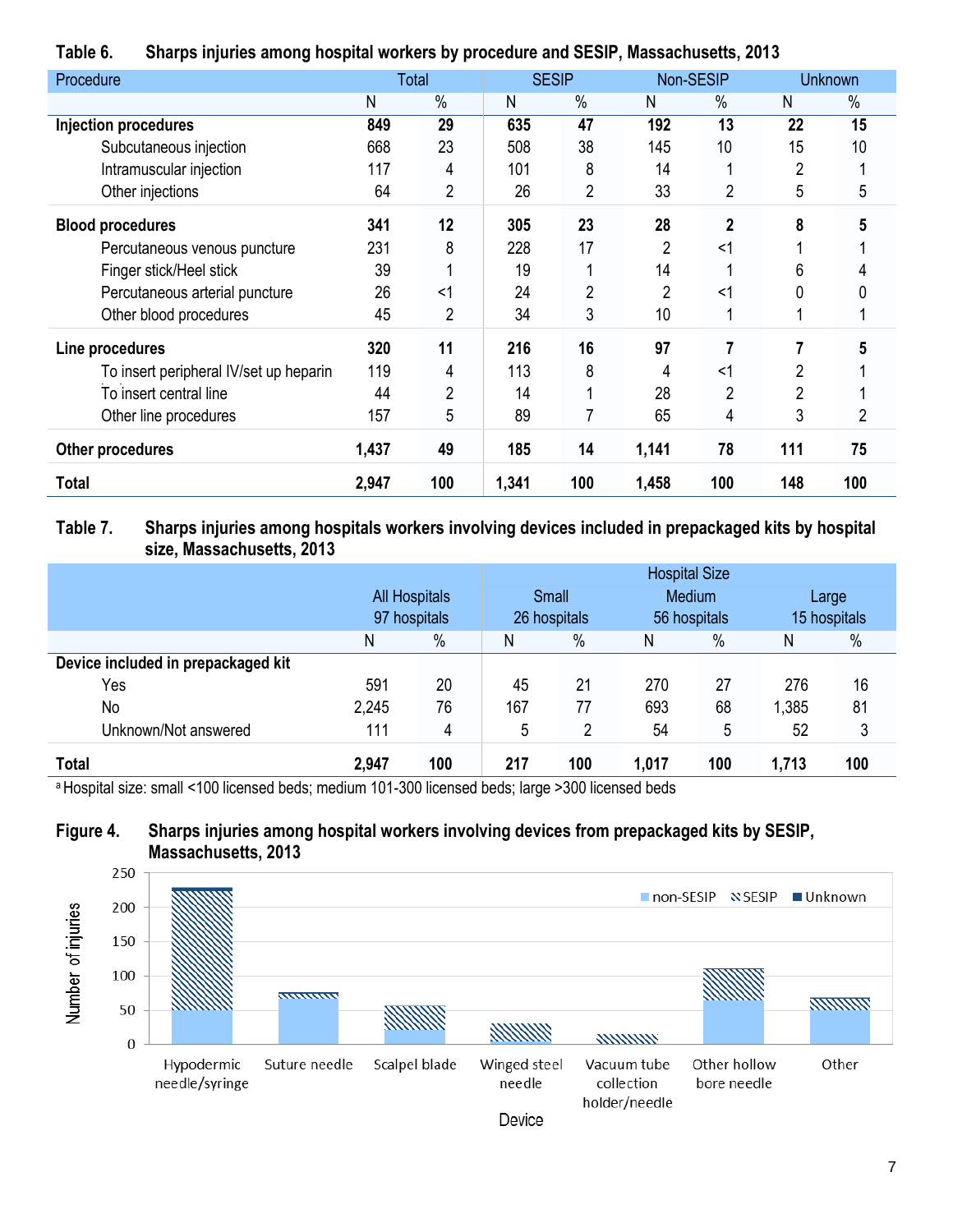|                                                     |                |                      |                |                |                | <b>Hospital Size</b> |                |                |
|-----------------------------------------------------|----------------|----------------------|----------------|----------------|----------------|----------------------|----------------|----------------|
|                                                     |                | <b>All Hospitals</b> |                | Small          |                | Medium               |                | Large          |
|                                                     |                | 97 hospitals         |                | 26 hospitals   |                | 56 hospitals         |                | 15 hospitals   |
|                                                     | N              | $\%$                 | ${\sf N}$      | $\%$           | $\mathsf{N}$   | $\%$                 | N              | $\%$           |
| Before use of the item                              | 28             | 1                    | 4              | $\mathbf 2$    | 6              | 1                    | 18             | 1              |
| During use of the item                              | 1,292          | 44                   | 90             | 41             | 394            | 39                   | 808            | 47             |
| Suturing                                            | 367            | 12                   | 21             | 10             | 89             | 9                    | 257            | 15             |
| Manipulate needle in patient                        | 249            | 8                    | 21             | 10             | 86             | 8                    | 142            | 8              |
| Patient moved and jarred device                     | 195            | 7                    | 20             | 9              | 80             | 8                    | 95             | 6              |
| Handle/pass equipment                               | 139            | 5                    | 7              | 3              | 29             | 3                    | 103            | 6              |
| Collision with worker or sharp                      | 137            | 5                    | 8              | 4              | 53             | 5                    | 76             | 4              |
| Access IV line                                      | 21             |                      | $\overline{c}$ | 1              | 4              | <1                   | 15             | 1              |
| Recap needle                                        | 9              | $<$ 1                | 1              | <1             | $\overline{2}$ | <1                   | 6              | <1             |
| Device malfunction                                  | $\overline{2}$ | $<$ 1                | 0              | 0              | 1              | <1                   | 1              | <1             |
| Other / Unknown / Nonclassifiable                   | 173            | 6                    | 10             | 5              | 50             | 5                    | 113            | 7              |
| After use, before disposal                          | 1,208          | 41                   | 94             | 43             | 442            | 43                   | 672            | 39             |
| Activating injury protection mechanism              | 240            | 8                    | 15             | 7              | 107            | 11                   | 118            | 7              |
| Handle/pass equipment                               | 215            | 7                    | 8              | 4              | 72             | $\overline{7}$       | 135            | 8              |
| Collision with worker or sharp                      | 189            | 6                    | 20             | 9              | 58             | 6                    | 111            | 6              |
| During clean-up                                     | 186            | 6                    | 8              | 4              | 57             | 6                    | 121            | 7              |
| Recap needle                                        | 80             | 3                    | 6              | 3              | 27             | 3                    | 47             | 3              |
| Sharps injury prevention mechanism<br>not activated | 76             | 3                    | 11             | 5              | 35             | 3                    | 30             | $\overline{2}$ |
| Improper disposal                                   | 54             | 2                    | 3              | 1              | 17             | 2                    | 34             | 2              |
| Device malfunction                                  | 51             | $\overline{2}$       | 3              |                | 25             | $\overline{2}$       | 23             | 1              |
| Patient moved and jarred device                     | 14             | $<$ 1                | 3              |                | 7              |                      | 4              | <1             |
| Access IV line                                      | 6              | $<$ 1                | $\overline{c}$ |                | $\overline{2}$ | $<$ 1                | $\overline{c}$ | <1             |
| Other / Unknown / Nonclassifiable                   | 97             | 3                    | 15             | $\overline{7}$ | 35             | 3                    | 47             | 3              |
| During or after disposal of item                    | 277            | 9                    | 17             | 8              | 118            | 12                   | 142            | 8              |
| During sharps disposal                              | 157            | 5                    | $\overline{7}$ | 3              | 65             | 6                    | 85             | 5              |
| Improper Disposal                                   | 102            | 3                    | 7              | 3              | 44             | 4                    | 51             | 3              |
| Device malfunction                                  | 3              | $<$ 1                | 0              | 0              |                | <1                   | $\overline{2}$ | <1             |
| Other / Unknown / Nonclassifiable                   | 15             | 1                    | 3              | 1              | 8              | 1                    | 4              | <1             |
| Unknown / Not answered / Nonclassifiable            | 142            | 5                    | 12             | 6              | 57             | 6                    | 73             | 4              |
| <b>Total</b>                                        | 2,947          | 100                  | 217            | 100            | 1,017          | 100                  | 1,713          | 100            |

# **Table 8. Sharps injuries among hospital workers by when and how the injury occurred, Massachusetts, 2013**

a Hospital size: small<100 licensed beds; medium 101-300 licensed beds; large >300 licensed beds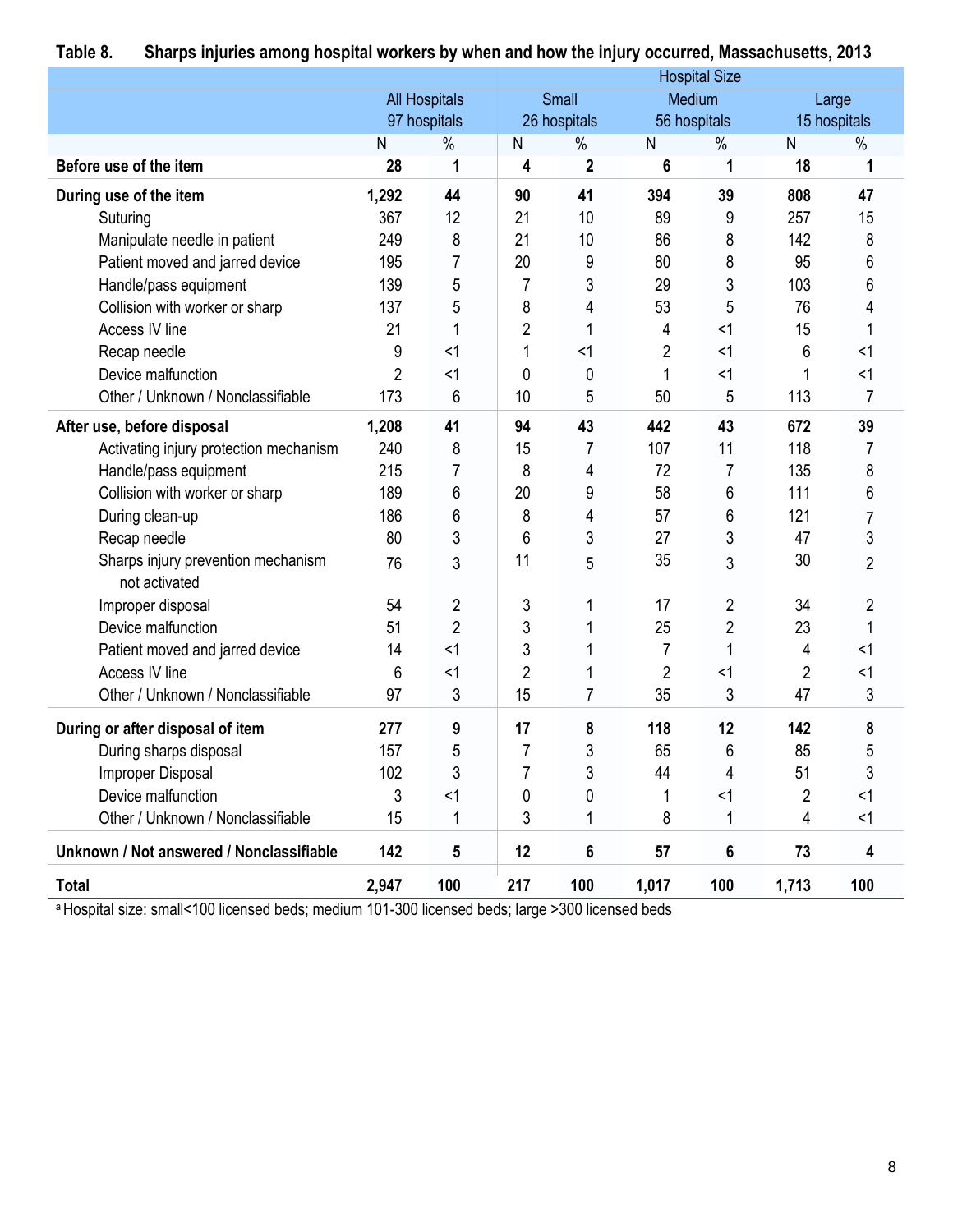**Table 9. Sharps injuries involving select devices without sharps injury prevention features but for which SESIPs are widely available, by when the injury occurred, Massachusetts, 2013**

|                   |     |              |   |                                 |    |                   |     | <b>Time of Injury</b>                 |    |                              |   |                              |
|-------------------|-----|--------------|---|---------------------------------|----|-------------------|-----|---------------------------------------|----|------------------------------|---|------------------------------|
| <b>Device</b>     |     | <b>Total</b> |   | <b>Before use</b><br><b>use</b> |    | <b>During use</b> |     | After use,<br><b>Before Disposal*</b> |    | During or after<br>Disposal* |   | Unknown/<br>Non-classifiable |
|                   | N   | $\%$         | N | $\frac{0}{0}$                   | N  | %                 | Ν   | $\%$                                  | Ν  | $\%$                         | Ν | $\%$                         |
| <b>Hypodermic</b> | 216 | 100          |   | $<$ 11                          | 61 | 28                | 119 | 55                                    | 30 | 14                           | 5 | 2                            |
| <b>IV Stylet</b>  | 41  | 100          | 0 | 0                               | 21 | 51                | 15  | 37                                    | 4  | 10                           |   | າ                            |
| Vacuum Tube       | 10  | 100          | 0 | 0                               | 4  | 40                | 5   | 50                                    |    | 10                           |   |                              |
| Winged-Steele     | 4   | 100          | 0 | 0                               |    | 0                 | 4   | 100                                   |    |                              |   |                              |
| <b>Total</b>      | 271 | 100          |   |                                 |    |                   |     |                                       |    |                              |   |                              |

\*SESIPs offer protection during the period after use. Injuries presented in this table that occurred after use (n=178) can be considered "never events" – events that could have been prevented with the use of SESIPS.

#### **Table 10. Sharps injuries among hospital workers by occupation (detailed), Massachusetts, 2013**

|                             | N     | $\%$           |                             | N              | $\%$           |
|-----------------------------|-------|----------------|-----------------------------|----------------|----------------|
| Physician                   | 1,150 | 39             | <b>Support Services</b>     | 127            | 4              |
| Intern/Resident             | 424   | 14             | Housekeeper                 | 70             | $\overline{2}$ |
| <b>MD</b>                   | 322   | 11             | Central supply              | 43             | 1              |
| Fellow                      | 134   | 5              | Maintenance                 | 5              | $<$ 1          |
| Physician Assistant         | 97    | 3              | Attendant/orderly           | 3              | $<$ 1          |
| Surgeon                     | 69    | $\overline{2}$ | Safety/security             | 1              | $<$ 1          |
| <b>Medical Student</b>      | 66    | $\overline{2}$ | Other ancillary staff       | 5              | $<$ 1          |
| Anesthesiologist            | 30    | $\mathbf{1}$   |                             |                |                |
| Radiologist                 | 8     | <1             | <b>Other Medical Staff</b>  | 69             | $\mathbf 2$    |
|                             |       |                | Medical assistant           | 60             | $\overline{2}$ |
| <b>Nurse</b>                | 1,063 | 36             | Other medical staff         | 9              | <1             |
| RN or LPN                   | 921   | 31             |                             |                |                |
| Nursing practitioner        | 38    | 1              |                             |                |                |
| Nurse assistant             | 34    | $\mathbf{1}$   | <b>Dental Staff</b>         | 14             | $\leq$ 1       |
| Patient care technician     | 31    | 1              | Dental assistant/tech       | 8              | $<$ 1          |
| Nurse anesthetist           | 15    |                | Dentist                     | 3              | $<$ 1          |
| Nurse midwife               | 13    | <1             | Dental hygienist            | $\overline{2}$ | $<$ 1          |
| Nursing student             | 11    | <1             | Dental student              | 1              | $<$ 1          |
| <b>Technician</b>           | 462   | 16             | <b>Other</b>                | 60             | 2              |
| OR/Surgical technician      | 202   | $\overline{7}$ | Researcher                  | 22             | 1              |
| Phlebotomist                | 95    | 3              | EMT/paramedic               | 3              | $<$ 1          |
| Radiologic technician       | 46    | $\overline{2}$ | Counselor/social worker     | $\overline{2}$ | $<$ 1          |
| Clinical lab technician     | 44    | $\mathbf{1}$   | Clerical/administrative     | 1              | $<$ 1          |
| Respiratory therapist/ Tech | 19    |                | Other student               | 25             | 1              |
| Hemodialysis technician     | 4     | <1             | Other                       | 7              | $<$ 1          |
| Psychiatric technician      |       | <1             |                             |                |                |
| Other technician            | 51    | $\overline{2}$ | <b>Unknown/Not Answered</b> | $\mathbf{2}$   | $\leq$ 1       |
|                             |       |                | <b>Total</b>                | 2,947          | 100            |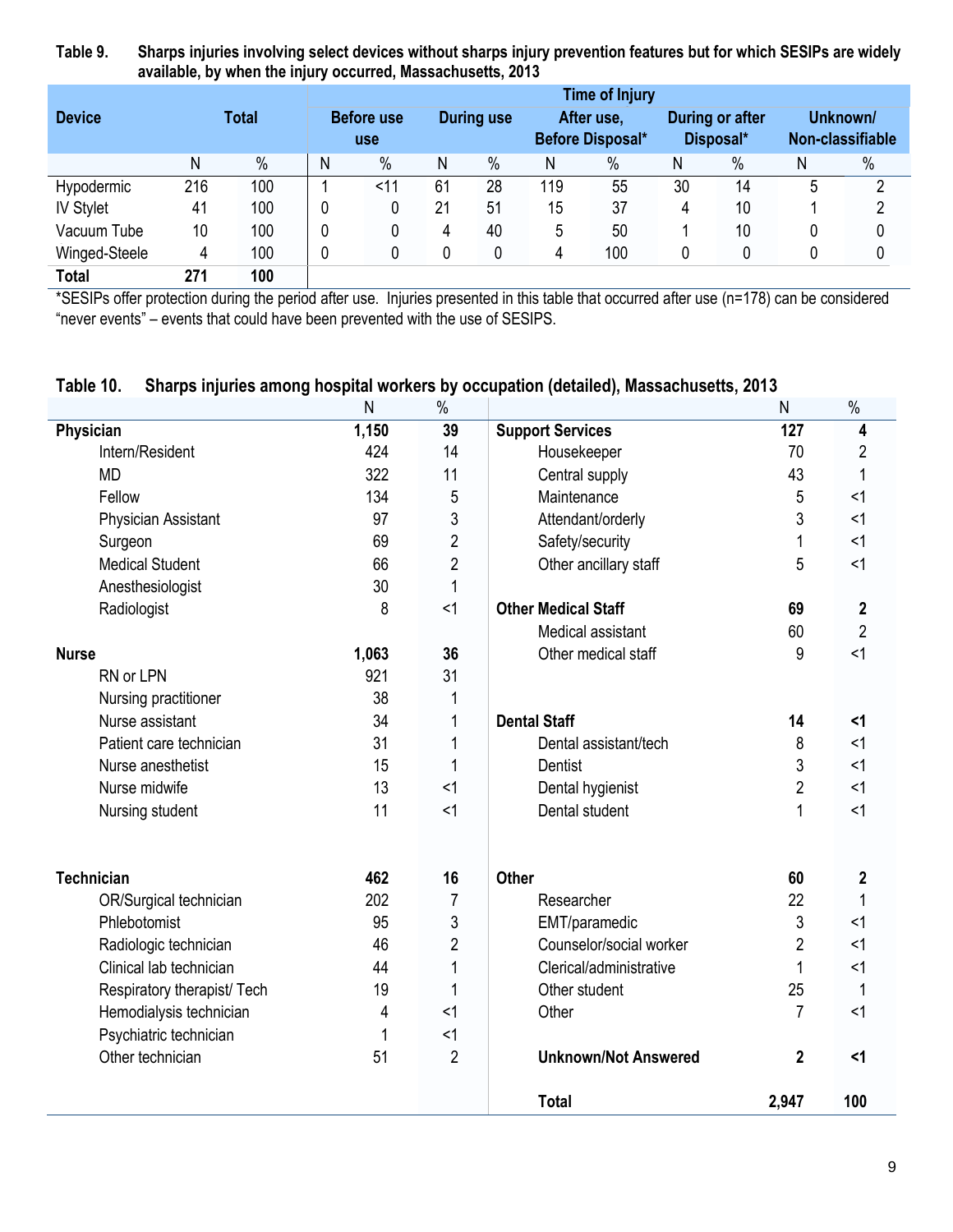| rapie 11.                            |       |                | Sharps injuries among nospital workers by department (detailed), massachusetts, 2013 |                |                |
|--------------------------------------|-------|----------------|--------------------------------------------------------------------------------------|----------------|----------------|
|                                      | N     | %              |                                                                                      | N              | $\%$           |
| <b>Operating and Procedure Rooms</b> | 1,301 | 44             | Laboratory                                                                           | 128            | 4              |
| Operating room                       | 965   | 33             | Histology/pathology                                                                  | 38             |                |
| Labor and delivery                   | 87    | 3              | Clinical chemistry                                                                   | 10             | <1             |
| Radiology                            | 84    | 3              | Microbiology                                                                         | 4              | $<$ 1          |
| Cardiac catheterization laboratory   | 54    | $\overline{2}$ | <b>Blood bank</b>                                                                    | 6              | $<$ 1          |
| Hematology/oncology                  | 36    | 1              | Morgue/autopsy room                                                                  | 8              | $<$ 1          |
| Phlebotomy room                      | 24    | 1              | Hematology                                                                           | 1              | <1             |
| <b>Dialysis</b>                      | 22    | 1              | Other laboratory                                                                     | 38             | 1              |
| Endoscopy/bronchoscopy/cystoscop     | 13    | <1             | Laboratory, unspecified                                                              | 23             | $\mathbf{1}$   |
| Other procedure room                 | 4     | <1             |                                                                                      |                |                |
| Procedure room, unspecified          | 12    | <1             | <b>Other Areas</b>                                                                   | 204            | 7              |
|                                      |       |                | Central sterile supply                                                               | 51             | $\overline{2}$ |
| <b>Inpatient Units</b>               | 605   | 21             | Dermatology                                                                          | 34             | 1              |
| Medical/surgical ward                | 528   | 18             | Long term care                                                                       | 25             | 1              |
| Psychiatry ward                      | 25    | 1              | Rehabilitation unit                                                                  | 24             | 1              |
| Obstetrics/gynecology                | 23    | 1              | Exam room                                                                            | 18             | 1              |
| Pediatrics                           | 12    | <1             | Central trash area                                                                   | 8              | <1             |
| Nursery                              | 1     | <1             | Pain clinic                                                                          | 6              | $<$ 1          |
| Patient room, ward unspecified       | 16    | 1              | Anesthesia                                                                           | 5              | <1             |
|                                      |       |                | Detox unit                                                                           | 5              | <1             |
| <b>Emergency Department</b>          | 275   | 9              | Hospital grounds                                                                     | 3              | <1             |
|                                      |       |                | Pharmacy                                                                             | $\overline{2}$ | <1             |
| <b>Intensive Care Units</b>          | 248   | 8              | Laundry room                                                                         | $\overline{2}$ | <1             |
| Intensive care unit                  | 222   | 8              | Ambulance                                                                            | $\overline{2}$ | $<$ 1          |
| Post anesthesia care unit            | 26    | 1              | Employee health/ Infection control                                                   | 1              | <1             |
|                                      |       |                | <b>Other Location</b>                                                                | 18             | $\mathbf 1$    |
| <b>Outpatient areas</b>              | 182   | 6              |                                                                                      |                |                |
| Ambulatory care clinic               | 86    | 3              |                                                                                      |                |                |
| Dental clinic                        | 20    | $\mathbf 1$    | <b>Unknown/Not Answered</b>                                                          | 4              | $\leq$ 1       |
| Physician's office                   | 17    | 1              |                                                                                      |                |                |
| Home health visit                    | 12    | <1             |                                                                                      |                |                |
| Community health center              | 4     | <1             | <b>Total</b>                                                                         | 2,947          | 100            |
| Other outpatient areas               | 43    | $\mathbf{1}$   |                                                                                      |                |                |
|                                      |       |                |                                                                                      |                |                |
|                                      |       |                |                                                                                      |                |                |

# **Table 11. Sharps injuries among hospital workers by department (detailed), Massachusetts, 2013**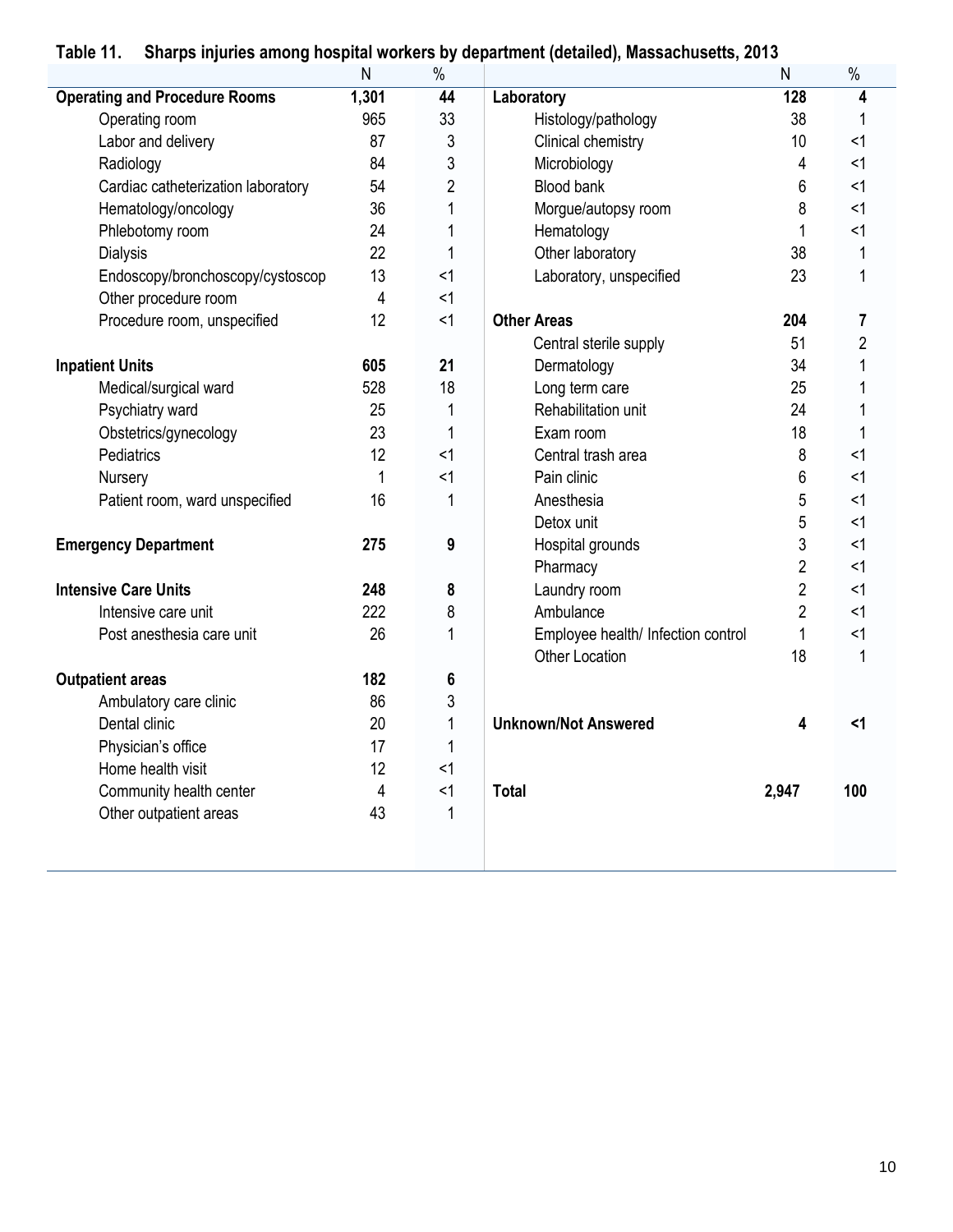## **Table 12. Sharps injuries among hospital workers by device (detailed), Massachusetts, 2013**

|                                             | N   | $\%$                    |                                      | ${\sf N}$ | $\%$             |
|---------------------------------------------|-----|-------------------------|--------------------------------------|-----------|------------------|
| Hypodermic needles/syringe (hollow bore)    | 974 | 33                      | <b>Glass</b>                         | 24        |                  |
| Hypodermic needle attached to a             | 842 | 29                      | Slide                                | 7         | $<$ 1            |
| disposable syringe                          |     |                         | Specimen / Test / Vacuum tube        | 5         | $<$ 1            |
| Unattached hypodermic needle                | 59  | $\overline{2}$          | Medication ampule / Vial / IV bottle | 4         | $<$ 1            |
| Prefilled cartridge syringe                 | 48  | $\overline{2}$          | Pipette                              | 3         | $<$ 1            |
| Hypodermic Needle Attached to a             | 13  | <1                      | Capillary tube                       | 2         | $<$ 1            |
| non-disposable syringe                      |     |                         | Other glass item                     | 3         | $<$ 1            |
| Hypodermic needle attached to IV            | 6   | <1                      |                                      |           |                  |
| tubing                                      |     |                         | <b>Dental Device of item</b>         | 10        | $1$              |
| Hypodermic needle, unspecified              | 6   | $<$ 1                   | Dental explorer                      | 5         | $<$ 1            |
|                                             |     |                         | Dental bur                           | 4         | <1               |
| <b>Suture Needle</b>                        | 647 | 22                      | Other dental device or item          | 1         | $<$ 1            |
| Curved suture needle                        | 536 | 18                      |                                      |           |                  |
| Straight suture needle                      | 27  | 1                       | <b>Other</b>                         | 404       | 14               |
| Suture needle, unspecified                  | 84  | 3                       | Wire                                 | 54        | 2                |
|                                             |     |                         | Lancet                               | 44        |                  |
| <b>Other Hollow Bore Needles</b>            | 301 | 10                      | Retractor                            | 38        |                  |
| <b>IV Stylet</b>                            | 163 | 6                       | <b>Scissors</b>                      | 37        |                  |
| <b>Huber Needle</b>                         | 43  |                         | Electrode                            | 27        |                  |
| Spinal or epidural needle                   | 30  |                         | Bone cutter                          | 25        |                  |
| Other type of hollow bore needle            | 29  |                         | Cutting blade other than scalpel     | 24        |                  |
| <b>Biopsy Needle</b>                        | 20  |                         | Pin                                  | 20        |                  |
| Hollow bore needle, unspecified             | 16  |                         | Forceps                              | 19        |                  |
|                                             |     |                         | Bovie electrocautery device          | 13        |                  |
| <b>Scalpel Blade</b>                        | 232 | 8                       | Drill bit                            | 10        | $<$ 1            |
|                                             |     |                         | Trocar                               | 8         | $<$ 1            |
| <b>Butterfly Needle</b>                     | 214 | 7                       | Staple                               | 7         | $<$ 1            |
| Winged Steel needle attached to a           | 128 | 4                       | Tenaculum                            | 6         | $<$ 1            |
| vacuum tube collection holder               |     |                         | Bone chip/chipped tooth              | 5         | $<$ 1            |
| Winged Steele Needle                        | 71  | $\overline{2}$          | Other needle                         | 4         | $<$ 1            |
| Winged Steele Needle attached to IV         | 15  | 1                       | Other Type of Sharp Object           | 51        | 2                |
| tubing                                      |     |                         | Needle/unspecified                   | 12        | <1               |
| <b>Vacuum Tube Collection Holder/Needle</b> | 86  | 3                       | <b>Unknown/Not Answered</b>          | 55        | $\boldsymbol{2}$ |
| Vacuum tube collection holder/needle        | 56  | $\overline{\mathbf{c}}$ |                                      |           |                  |
| Phlebotomy needle (other than winged        | 30  | 1                       |                                      |           |                  |
| steel needle)                               |     |                         | <b>Total</b>                         | 2,947     | 100              |
|                                             |     |                         |                                      |           |                  |